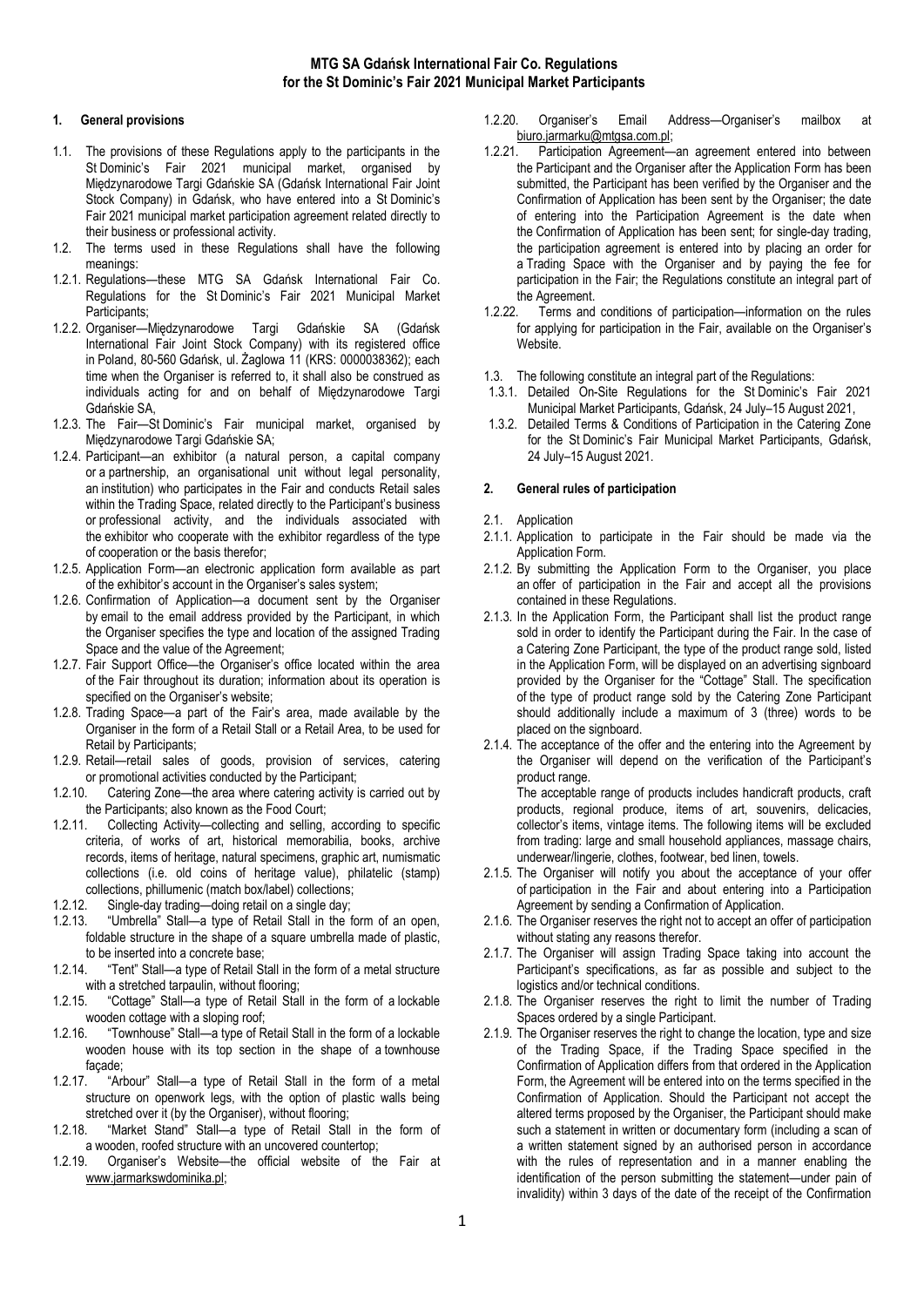of Application. In such a case, the Participation Agreement will not become effective. The scan of the statement should be sent to the Organiser's Email Address. The Organiser reserves the right to contact the Participant in order to confirm the circumstances of the statement.

- 2.1.10. During the term of the Agreement, the Organiser reserves the right to change the parameters of the Trading Space specified in the Confirmation of Application. In such a case, the Participant shall not be entitled to compensation from the Organiser; any refund of the overpayment resulting from the fact of assigning a different type of or smaller Trading Space than that originally assigned in the Confirmation of Application will take place within 7 days of the alteration.
- 2.1.11. The Organiser shall not be liable for the operation of the Internet network via which the Participants apply to participate in the Fair, especially for any disruption in the operation of ICT links, servers etc.
- 2.2. Booking
- 2.2.1. Participants who took part in the previous edition of the Fair have the right to book a Trading Space in the same location and of the same type and size, on terms specified in the Terms and conditions of participation, provided that they submit to the Organiser a completed Application Form within the deadline specified by the Organiser.
- 2.2.2. The Organiser reserves the right not to accept a booking for logistics and/or technical reasons, for the reasons specified in the Regulations' clause below and in the event of withdrawal from the Agreement entered into with the Participant in the previous editions for reasons related to the Participant.
- 2.2.3. If, in the previous edition of the Fair, the Participant caused damage to the property of the Organiser or other participants or to the property of the Municipality of the City of Gdańsk, which the Participant has not remedied, and also if the Participant was noted twice for noncompliance with the Organiser's COVID-19 pandemic procedures, the Participant shall lose the right referred to in the Regulations' clause above and, moreover, the Organiser reserves the right to refuse to sell a Trading Space at the Fair.
- 2.3. Terms of payment and deposit
- 2.3.1. The fees for the participation in the Fair are determined individually for each type of business and are specified in the Application Form.
- 2.3.2. The fee for the participation in the Fair consists of the user fee for the rental of Trading Space and the fees for any additional services provided by the Organiser.
- 2.3.3. The user fee covers the availability of a Trading Space, a signboard on the Organiser-provided cottage/townhouse in the Catering Zone and services related to the organisation of the premises of the Fair, including: the required infrastructure (water supply, water heaters, sewage discharge (catchment tanks)), security and medical support, COVID-19 package, lighting, toilets, waste containers and bins, cleaning and maintenance of the premises of the Fair (other than the cleaning and maintenance of the Trading Spaces), the cultural and entertainment programme, posting the Participant's details on the Organiser's Website, promotion of the Fair, including the use of marketing materials made available by the Participants.
- 2.3.4. To promote the Fair, every Participant has the right to submit information about a product in the Participant's product range related to the Fair. Such information may be sent to the Organiser's email address. The Organiser reserves the right to select the information sent and to make technical adjustments that do not interfere with its content.
- 2.3.5. The Participant (excluding the Catering Zone Participant) shall transfer the user fee for participation in the Fair, and the fees for any additional services provided by the Organiser, to the Organiser's bank account in two parts:
- 2.3.5.1. 50% of the gross value (incl. any applicable VAT) of the user fee and the fee for any additional services provided by the Organiser, as specified in the Application Form (value of the Agreement) within 7 days of the receipt of the Confirmation of Application; failure to

make the payment within that period will result in the expiry of the agreement without the need to submit any additional statements by the parties in this regard and without any liability on the part of the Organiser in this respect, and the Organiser will then have the right to sell the ordered Trading Space to another Participant;

- 2.3.5.2. the remaining 50% of the gross value (incl. any applicable VAT) of the user fee and the fee for any additional services provided by the Organiser, by 09 July 2021;
- 2.3.5.3. the final settlement will take place after the conclusion date of the Fair. Should the advance payment invoices not cover the total gross value (incl. any applicable VAT) of the Agreement, the Organiser will issue a final invoice within 7 days of the conclusion date of Fair.
- 2.3.6. The fee for single-day trading shall be paid in full, i.e. 100% of the gross value (incl. any applicable VAT) of the Agreement, with a payment card on the date when the Agreement is entered into.
- 2.3.7. The payer and recipient of the service is the entity who applies for participation in the Fair, specified in the Application Form. Should the service buyer designate a third party (a natural person, a legal person or an entity without legal personality) as the payer at the point of the completing and signing of the Application Form, then the designated payer should submit a written statement on accepting the service buyer's liabilities. The liability of the designated payer and the service buyer towards the Organiser shall be joint and several.
- 2.3.8. Payments made prior to the receipt of the Confirmation of Application shall not be tantamount to being assigned a space at the Fair.
- 2.3.9. The Organiser reserves the right to inspect the accounting books of the Catering Zone Participant for the period of Participation in the Fair in order to verify the amount of revenue earned by the Participant from the sales of products during the Fair.
- 2.3.10. The Participant shall pay a deposit in an amount depending on the type of business conducted during the Fair and the type of Trading Space rented, i.e.:
- 2.3.10.1. PLN200 for business conducted at the "Umbrella" and "Market Stand" Stalls, with the exception of catering business;
- 2.3.10.2. PLN500 for business conducted at the "Tent," "Cottage," "Townhouse" and/or "Arbour" Stalls, with the exception of catering business;
- 2.3.10.3. PLN2500 for catering business, regardless of the type of Trading Space, including the Participants' own stalls.
- 2.3.11. The deposit secures the Organiser's claims that may arise against the Participant during the Fair, in particular penalties, possible damage (including the costs of removing any damage caused during the setup, dismantling, use of infrastructure, removal of any prohibited materials placed by the Participant on the Organiser's infrastructure or during cleaning work); should the value of the damage exceed the value of the deposit, the Organiser will charge the Participant up to the value of the damage incurred. The Organiser reserves the right to claim compensation. The Organiser reserves the right to deduct, from the deposit, 10% (ten percent) of the net revenue earned by the Catering Zone Participant on the sales of products at the Fair. The Organiser is entitled to claim damages from the Participant in excess of the amount of the stipulated deposit.
- 2.3.12. Any deductions of the Organiser's claims from the deposit will take place without the need to submit any additional statement in this regard.
- 2.3.13. The payment of the deposit is triggered by the Participant in the Participant's profile in the Fair's online system. In the Blue Media Payment System, an automatic message with a payment order will be generated to the e-mail address of the contact person.
- 2.3.14. The payment of the deposit should be made before the Participant collects its entry badge (identyfikator). Occupation of a Trading Space with no deposit paid will be treated as an illicit occupation of Trading Space and entitle the Organiser to withdraw from the Agreement with the Participant.
- 2.3.15. The deposit will be refunded automatically, on the basis of the Trading Space Handover/Return Report (Protokół przekazania/ zdania Miejsca handlowego), in the form of a transfer via the Blue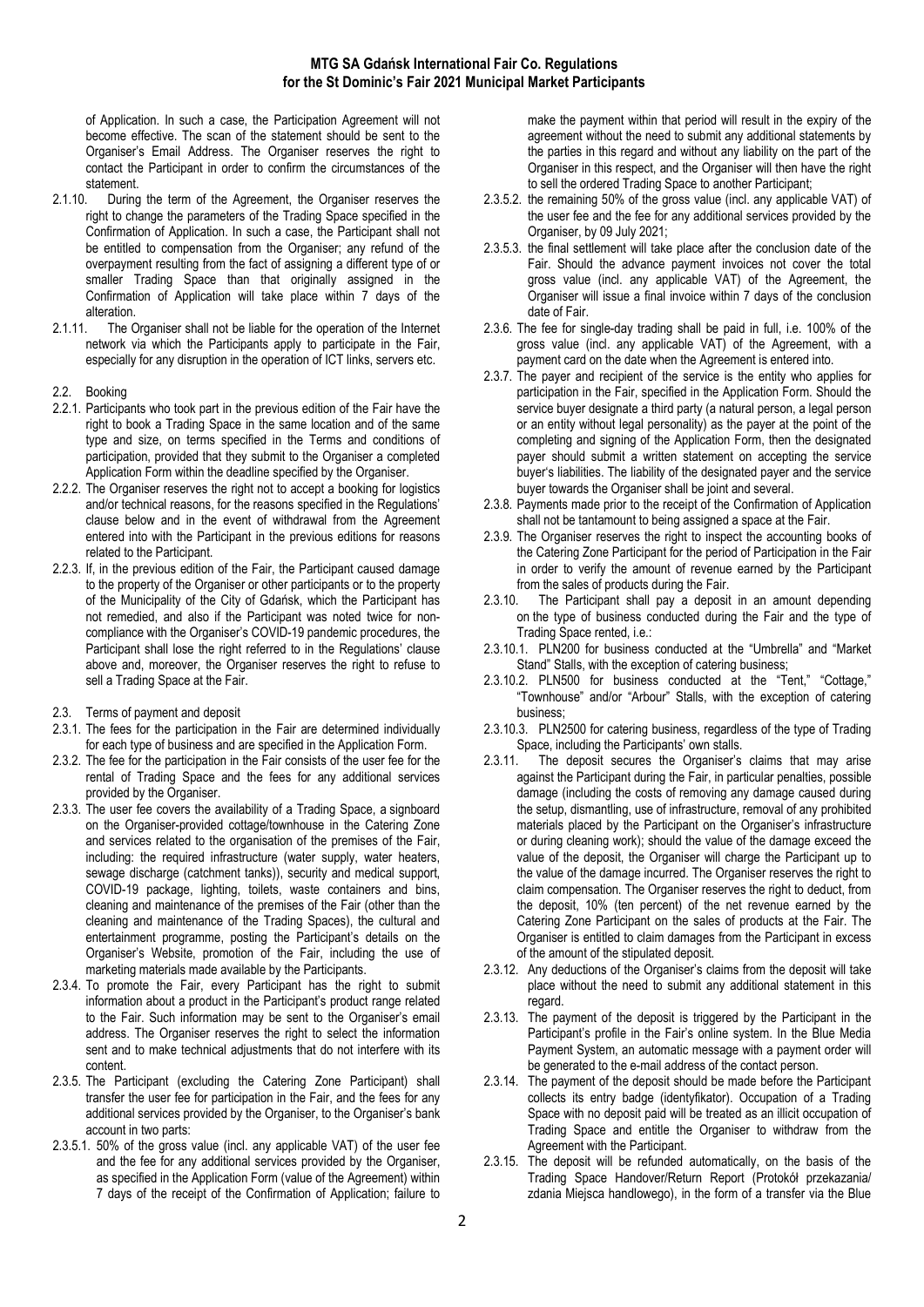Media Payment System, unless it is utilised in accordance with 2.3.12.–2.3.13.

- 2.4. Cancellation of participation
- 2.4.1. Subject to 2.1.9., the Participant may cancel its offer of participation prior to receiving the Confirmation of Application. Cancellation of the offer of participation requires written form or documentary form of a scan of a written statement on the cancellation of the offer signed by an authorised person in accordance with the rules of representation in a manner enabling the identification of the person submitting the statement—under pain of invalidity. The scan of the statement should be sent to the Organiser's Email Address.
- 2.4.2. The date of the receipt of the letter/scan (containing the statement of cancellation) by the Organiser shall be construed as the cancellation date of the offer of participation.
- 2.5. Contact with the Participant
- 2.5.1. In the course of registering the application and during the Fair, the Organiser will contact the Participant at the email address or telephone number provided in the Application Form or, in the case of single-day trading, at the email address/telephone number provided when the Agreement is entered into.
- 2.5.2. In urgent situations, i.e. the need for the Organiser to take direct intervention related to maintaining order and observing the COVID-19 pandemic procedures during the Fair, the Organiser will contact the Participant, including the individuals cooperating with the Participant, also directly within the area of the Trading Space, which the Organiser will then confirm in the manner described in the Regulations' clause above.
- 2.5.3. The email address provided in the Application Form will also be the one for the Organiser to submit statements, including on withdrawal from the Agreement.

## 3. Detailed rules of participation for Catering Zone Participants

- 3.1.1. The Catering Zone Participant shall transfer the user fee for participation in the Fair, and the fees for any additional services provided by the Organiser, to the Organiser's bank account in the following manner:
- 3.1.1.1. 100% of the gross value (incl. any applicable VAT) of the user fee and the fee for any additional services provided by the Organiser, as specified in the Application Form (value of the Agreement) within 7 days of the receipt of the Confirmation of Application; failure to make the payment within that period will result in the expiry of the agreement without the need to submit any additional statements by the parties in this regard and without any liability on the part of the Organiser in this respect, and the Organiser will then have the right to sell the ordered Trading Space to another Participant;
- 3.1.1.2. 10% of the net revenue earned by the Participant from the sales of products at the Fair, increased by the value added tax due as per the applicable rates, which will be invoiced according to the rules which follow from the Terms & Conditions of Participation in the Catering Zone;
- 3.1.1.3. electricity consumption fee based on meter readings and on a bill from the electricity supplier, based on an invoice issued by the Organiser, payable within the deadline specified in the invoice; the electricity invoicing will take place no earlier than after the Organiser receives the bill from the electricity supplier.

#### 4. Rules of business during the Fair

### 4.1. General rules

4.1.1. The Participant shall hold all and any required documents and permits which authorise the Participant to do business at the Fair pursuant to any applicable regulations. If required by the provisions of generally applicable law, at the Participant's own expense, the Participant shall take out licences for the public performance and/or broadcast of musical works with the relevant collective copyright or related rights management organisations or with other entities that perform activities in the area of the collective management of copyright or related rights and, moreover, the Participant shall have the consent from the individuals who hold intellectual property rights, industrial property rights, patent rights, personality rights or image rights, if the Participant exercises such rights.

- 4.1.2. The Organiser reserves the right to refuse to permit the Retail, without incurring any liability thereupon, should the Organiser deem such Retail hazardous or should such Retail, with its content or appearance, violate the law, principles of social coexistence, public morality or the character of the Fair, as well as due to the Participant's lack of relevant permits.
- 4.1.3. It is prohibited to sell any goods or services if their possession or supplying is banned or restricted under the rules of law and/or applicable regulations, or to sell any goods or services that do not have the relevant licences, including those issued by the Polish National Institute of Hygiene (Państwowy Zakład Higieny, PZH).
- 4.1.4. A Participant who conducts catering or food and beverage business (sales of food products), which includes the sales of beer and water, shall hold all and any required permits in this regard and shall also observe the exclusivity of selling the Fair's sponsor products and not display or promote any trademarks or goods from other manufacturers of beer and water. All other Participants shall not display any trademarks of beer and water products either, in particular those placed on the equipment and furnishings of the Trading Space or on advertising materials, during the Fair and on its premises.
- 4.1.5. It is prohibited to sell products for immediate consumption outside the Catering Zone and other zones designated by the Organiser.
- 4.1.6. The Participant shall comply with generally applicable regulations, including the Polish Act on Sobriety and Counteracting Alcoholism, in particular the Participant shall comply with the ban on the sale of alcohol to minors and intoxicated persons.
- 4.1.7. The Participant shall run its business with the use of the Organiser's commercial infrastructure. The appearance of the Trading Space requires the Organiser's approval.
- 4.1.8. The Organiser reserves the right to temporarily exclude the Participant's Trading Space from trade, e.g. due to the programme of the Fair or a request from authorised services.
- 4.1.9. The Participant shall hold an entry badge (identyfikator) and show it upon every request to the Organiser, the Fair's security service, Municipal Guard (Straż Miejska), the Police, Tax Inspection (Inspekcja Skarbowa), Sanitary Inspection (Inspekcja Sanitarna), authorised staff of Gdańsk City Hall and other services.
- 4.2. Work organisation at the Trading Space and advertising
- 4.2.1. The Participant is allowed to conduct and advertise the Retail only at the Trading Space designated by the Organiser and provided for in the Agreement. The Retail must not be conducted beyond the area of the Trading Space or in the circulation routes adjacent to the Trading Space, and the Retail must not interfere with or prevent the safe movement of visitors.
- 4.2.2. Any promotion and/or advertising activities carried out beyond the designated Trading Space require the Organiser's written consent, at least in documentary form, and may be carried out only via the Organiser and at an extra charge. Failure to comply with this obligation will result in the Organiser taking action to redress the violations (remove the advertisements, leaflets, etc.) at the Participant's cost.
- 4.2.3. The Participant must not hand over the Trading Space to other entities for free or paid use, or sublet it or hand it over on the basis of any other legal relationship without the Organiser's consent expressed at least in documentary form.
- 4.2.4. The Participant's right to do business on the premises of the Fair is based on an entry badge (identyfikator). The Participant is entitled to one entry badge per each Trading Space the Participant has rented.
- 4.2.5. In order to receive an entry badge, which authorises doing business on the premises of the Fair, and a vehicle entry pass (przepustka), the Participant must make all the payments under the Agreement within the deadline set out in the Regulations. Entry badges can be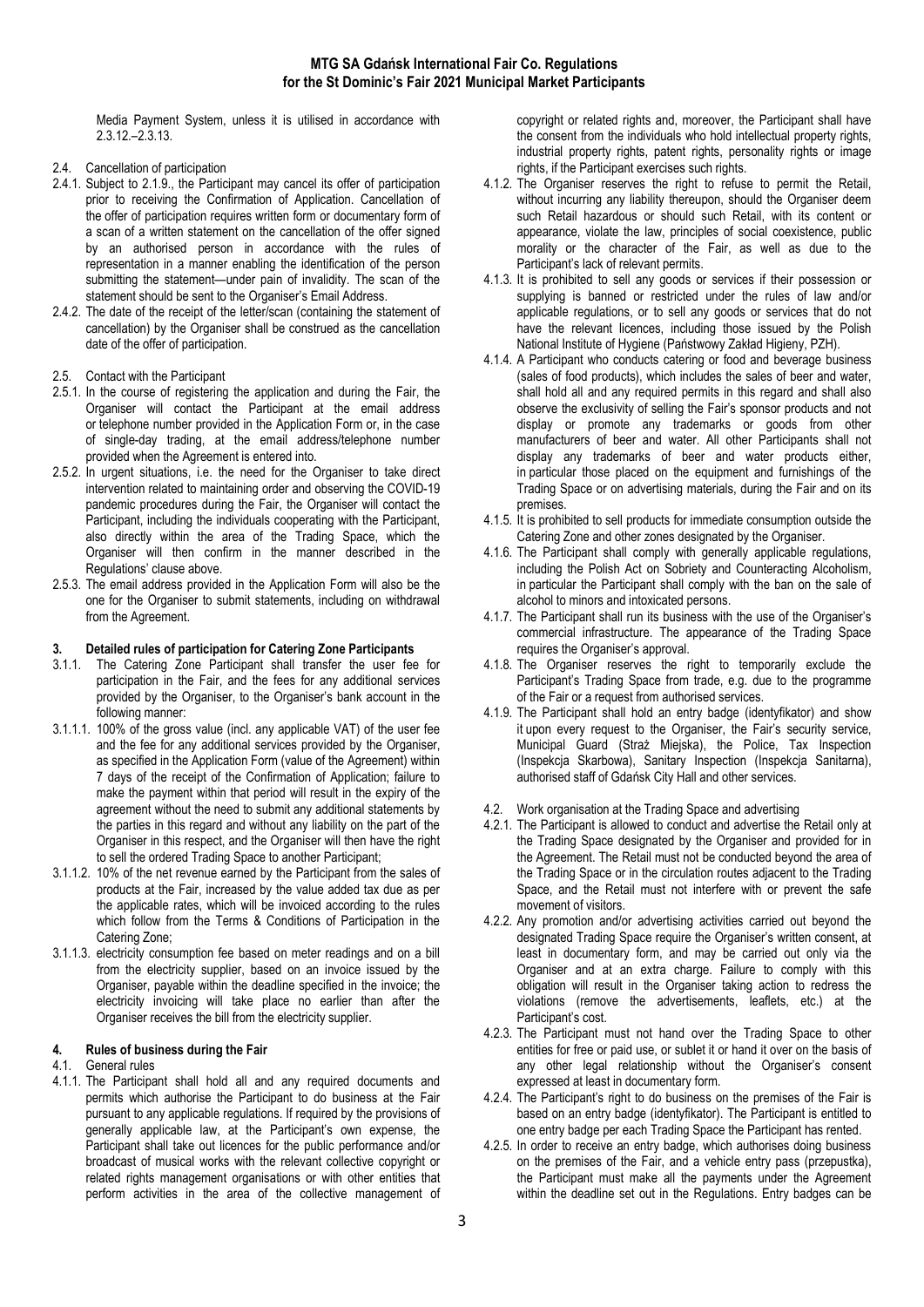collected at the Fair Support Office (Biuro Obsługi Jarmarku) within the deadline specified in the Detailed On-Site Regulations.

- 4.2.6. An entry badge or vehicle entry pass must not be transferred to any third parties.
- 4.2.7. If the entry badge or vehicle entry pass is lost, stolen, made available to a third party or destroyed, the Organiser will have the right to impose a fine per each case.
- 4.2.8. On the premises of the Fair, it is prohibited to do sales in a manner that does not comply with the character of the Fair and/or the requirements of the Organiser, in particular to sell directly from cardboard boxes and/or hang goods all over the Retail Stalls.
- 4.2.9. During the opening hours of the Fair, the Trading Spaces should be available to visitors. Any temporary closing of a Trading Space requires the prior permission of the Organiser, at least in documentary form. The Participant shall secure its property by itself, at its own expense and risk, for the time when the Trading Space is closed.
- 4.2.10. The Participant shall arrange the Trading Space within the deadline specified in the Detailed On-Site Regulations.
- 4.2.11. It is prohibited to hang, mount, stick or otherwise attach any advertising materials of the Participants, including in particular boards and/or banners, on the external surfaces of any infrastructure owned by the Organiser. Should the Organiser discover a violation of this prohibition, the Participant shall immediately remove any advertising materials displayed in such a manner. In the event of a failure to comply, the Organiser reserves the right to remove the advertising materials at the expense and risk of the Participant.
- 4.2.12. After each trading day, the Participant shall secure the Trading Space made available by the Organiser and the product range contained therein against theft. The Participant shall secure the Retail Stall with a padlock, if it is provided for a given stall type. For Retail Stalls equipped with an alarm system, the Participant shall secure the
- goods inside it in a manner that does not trigger the motion sensor.<br>4.2.13. The Participant shall promote its business with advertisin The Participant shall promote its business with advertising, the content or appearance of which do not violate the law, principles of social coexistence, public morality or the character of the Fair.
- 4.2.14. The Catering Zone Participant shall display its product range using the Organiser's information signboards, if they are provided for a given type of Retail Stall.
- 4.3. Detailed on-site regulations
- 4.3.1. The Participant shall conduct its:<br>4.3.1.1 trading business every day from
- 
- 4.3.1.1 trading business every day from 10:00 to 20:00.<br>4.3.1.2 catering business every day from 10:00 to 22:00 catering business every day from 10:00 to 22:00.
- 4.3.1.3 promotional activities every day from 10:00 to 20:00.
- 4.3.2. The handover of the Trading Spaces will take place on 23 July 2021 from 11:00 to 18:00 and on 24 July 2021 from 08:00.
- 4.3.3. The Participant shall arrange its Trading Space by 9:45 on the opening day of the Fair.
- 4.3.4. The Participant shall return the tidied up Trading Space by 15 August 2021 at 22:00 or by 16 August 2021 at 14:00 in the case of a Trading Space in the Catering Zone.
- 4.3.5. Detailed on-site regulations can be found on the Organiser's Website.
- 4.4. Closedown of the Trading Space
- 4.4.1. After the conclusion of the Fair, the Participant shall remove the displayed items and restore the occupied Trading Space to its original condition. Waste and rubbish should be disposed of in waste containers. All and any decorative elements must be removed from the Organiser's infrastructure without causing any damage to it. In the event of the failure to tidy up the occupied Trading Space, the Organiser will contract the cleaning services out at the Participant's expense and risk.
- 4.4.2. It is prohibited to carry out the removal of the displayed items and/or dismantling prior to the conclusion of the Fair. The dismantling of the Trading Space may begin only after the closing of the Fair. This shall not apply to single-day trading.
- 4.4.3. A report will be drawn up on the return of the Trading Space. The Organiser is entitled to unilaterally carry out the return of the Trading Space in the event of the Participant's failure to appear on time.
- 4.4.4. Any Trading Space components, equipment and/or furnishings and/or other movables left during the dismantling without notice to the Organiser shall be deemed abandoned property. The Organiser shall not be liable for any damage to or loss of property which has not been removed within the deadline in relation to Trading Space dismantling.

## 5. General on-site regulations, liability and penalties

- 5.1. General sanitary, health & safety at work, fire and on-site regulations
- 5.1.1. Generally applicable health & safety at work, fire and construction regulations and good practices shall apply on the premises of the Fair.
- 5.1.2. It is strictly prohibited to discharge any liquid waste on the premises of the Fair; in particular, it is forbidden to discharge used cooking oil into storm sewers and/or onto lawns under pain of a fine and the obligation to cover the costs of damage removal. If there is no connection to the sewage system, used oil must be collected by the Participant in special storage containers at sites designated by the Organiser.
- 5.1.3. It is strictly prohibited to use the following on the premises of the Fair: gas heaters, electric heaters, charcoal grills and/or open fire. The Organiser reserves the right to waive the ban for the purposes of implementing parts of the Fair's programme.
- 5.1.4. Every Trading Space on the premises of the Fair should be equipped by the Participant with at least one ABC class fire extinguisher with a minimum of 2 kg of extinguishing agent and a first-aid kit.
- 5.1.5. The Participant shall display the Organiser's own information (in particular regarding fire and other regulations) on the Trading Space.
- 5.1.6. The Participant shall provide a sufficient number of waste and rubbish bins and shall empty them, before they are full, to the containers deployed by the Organiser.
- 5.1.7. The Participant shall keep the Trading Space and its storage/welfare facility tidy and orderly.
- 5.1.8. It is prohibited: to connect electricity by oneself; to use any temporary or damaged electrical wiring or make use of the Trading Spaces' lighting installation; to leave any devices unattended that are connected to the mains but unsuitable for continuous operation; to bring to the premises of the Fair any chemical substances which constitute a fire hazard; to block human and/or vehicle access to firefighting equipment or to block any emergency and fire exits, or to use fire equipment for unrelated purposes.
- 5.1.9. The Trading Spaces' utility service connections: electricity, water supply, as well as services involving, for example, the suspension of elements under the permanent structure, shall be performed solely by the Organiser. Unauthorised connection of any electrical wiring
- to and from the grid is prohibited.<br>5.1.10. No screwdriving, nailing, stic. No screwdriving, nailing, sticking or attaching of any components to stalls or structures is allowed, nor is using any mounting components, such as tape, which would leave permanent traces on the Organiser's infrastructure.
- 5.1.11. The Trading Space must be maintained in a neat and tidy condition. Any waste must be removed, in an ongoing manner, from the Trading Space and from the adjacent circulation routes, including any waste left over from the setup/dismantling and/or supply/furnishing.<br>5.1.12 The Organise
- The Organiser reserves the right to any possible use of the external walls of the Trading Space which the Organiser has made available.<br>5.1.13. All a
- All and any systems (especially the electrical wiring), once completed, will be subject to the Organiser's technical inspection. It is prohibited to make any changes to any systems. The Participant is prohibited from making the Organiser's systems available to other entities.
- 5.1.14. For safety reasons, the Participant shall switch off the power supply every time before leaving the Trading Space, except for the 24/7 circuits as applied for, and to close any flow valves.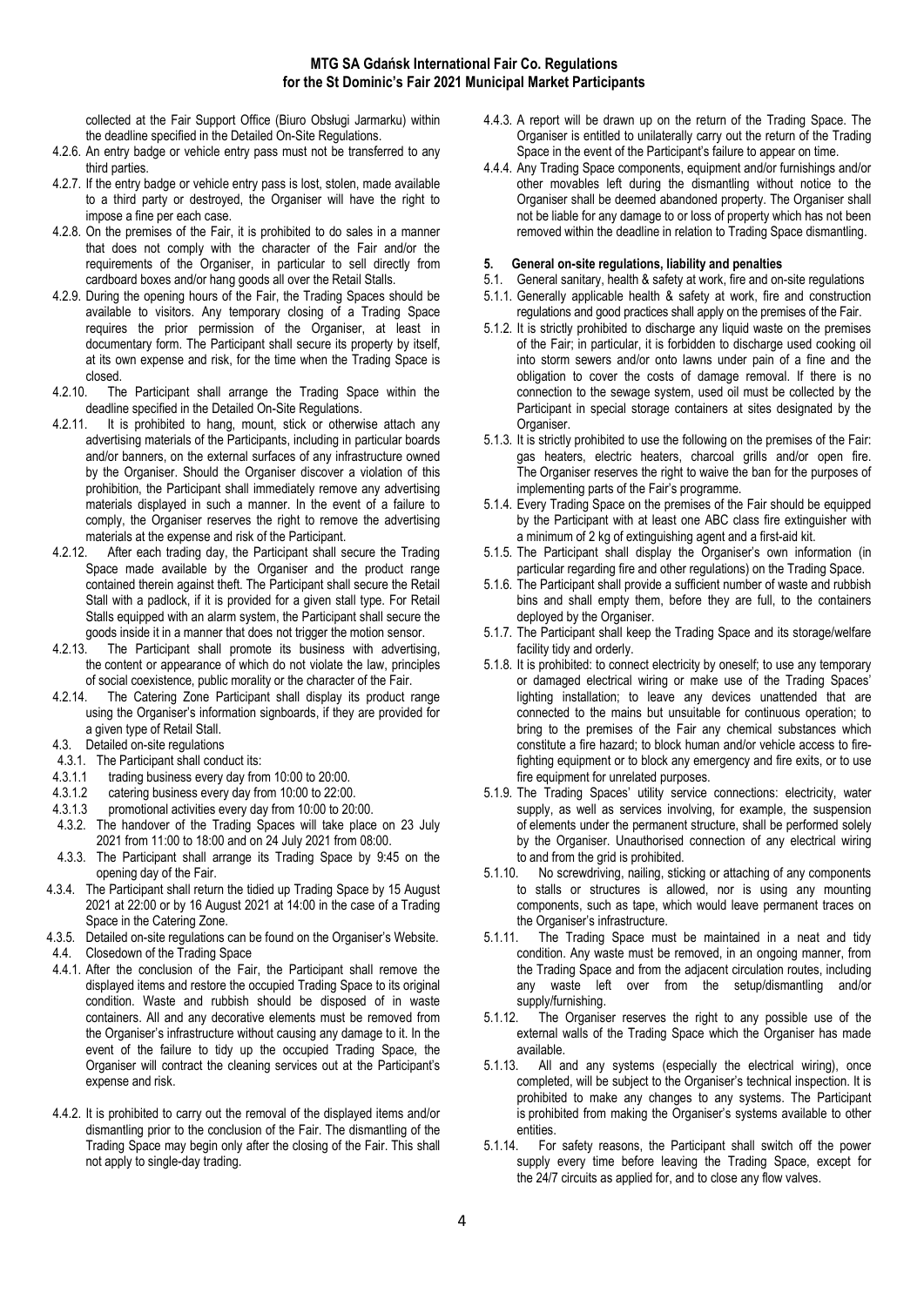#### MTG SA Gdańsk International Fair Co. Regulations for the St Dominic's Fair 2021 Municipal Market Participants

- 5.1.15. Any irregularities in the operation of any systems must be reported immediately to the Organiser's technical services.
- 5.1.16. All and any devices used must have valid technical tests (certificates, approvals, measurements etc.) in accordance with the generally applicable laws.
- 5.1.17. No elements of the Participant's display are permitted to protrude beyond the rented Trading Space area or to block any passageways and/or circulation routes in any way.
- 5.1.18. The Participant shall follow any order-related instructions given by the Organiser (including the Fair's security service), the Police and the Municipal Guard (Straż Miejska), the Sanitary Authority (Sanepid).
- 5.1.19. On the premises of the Fair, it is strictly prohibited to stay overnight within Trading Spaces or in their vicinity.
- 5.1.20. It is prohibited to block human and/or vehicle access to firefighting equipment, or to block any emergency passageways and/or fire exits.
- 5.1.21. The Participant shall make all the sections of its Trading Space available to the Organiser for fire inspection. The Organiser reserves the right to introduce vehicle entry and parking restrictions on the premises of the Fair.<br>5.1.22. On the premise
- 5.1.22. On the premises of the Fair, it is strictly prohibited to park vehicles in restricted areas, especially in the vicinity of Trading **Spaces**
- 5.1.23. It is permitted to drive vehicles into the premises of the Fair only with a vehicle entry pass (przepustka) issued by the Organiser and in the time period stated on the pass.
- 5.1.24. The Participant is entitled to receive one vehicle entry pass.
- 5.1.25. In order to receive a vehicle entry pass, a Participant must make all the payments under the Agreement within the deadline specified in the Regulations. Detailed On-Site Regulations specify the method of collecting vehicle entry passes.
- 5.1.26. A vehicle entry pass must not be transferred to any third parties.
- 5.1.27. Vehicles are permitted to enter the premises of the Fair only for the supply/delivery of goods.
- 5.1.28. Delivery of goods must be completed by 9:30, i.e. 30 minutes before the opening time of the Fair.
- 5.1.29. Any transport, handling and unpacking, assembling and disassembling, packing up and loading of goods and other materials for the Fair shall be performed by the Participant at its own expense and risk.
- 5.1.30. Forwarding, handling (rental of forklift truck with operator), storage of other packaging on the premises of the Fair shall be provided exclusively by freight forwarding companies. The Organiser does not provide any storage services.
- 5.2. Liability and insurance
- 5.2.1. The Participant shall be fully liable for its actions and/or omissions during the Fair, as well as for the actions and/or omissions of any individuals cooperating with the Participant, regardless of the basis for and/or type of such cooperation, and moreover the Participant shall also be liable for any damage resulting from any failure to perform and/or improper performance of the Agreement, any violation of the provisions of the Regulations by the Participant (individuals cooperating with the Participant) or generally applicable regulations. Such liability shall not be limited in relation to any third parties. However, this does not exclude the Organiser's rights provided for in the Regulations.
- 5.2.2. The Participant shall be liable for any missing components of or damage to the Trading Space and/or the equipment and/or furnishings and shall cover the cost of repairs and/or purchase of the damaged and/or missing components. The Organiser will assess any damage to or loss of property in the presence of the Participant.
- 5.2.3. As regards its obligations and the business conducted by the Participant during the Fair, the Participant shall be fully liable and carry all and any risk for any possible claims from any third parties (including those claiming against the Organiser), including for any injury and/or damage caused to any third parties in relation to any infringement of their economic and/or moral copyrights, patent rights,

personality rights and/or image rights, and undertakes to cover all and any damage or loss, including those suffered by the Organiser as a result thereof.

- 5.2.4. The Organiser shall not be liable for the product range, goods and/or other movables of the Participant located in the Trading Space as well as outside of it within the area of the Fair. The Organiser's indemnity shall not be limited in any way despite the introduction of special measures for the security and safety of the premises of the Fair.
- 5.2.5. The Organiser shall not be liable for any personal injury and/or any damage to the property of the Participants, also those caused by criminal offences, tort and/or force majeure, e.g. fire, explosion, lightning strike, gale, flooding, and/or by power or gas outages beyond the Organiser's control.
- 5.2.6. Regardless of the said indemnity, the Organiser shall be liable only for damage caused by the Organiser through wilful misconduct. The Organiser shall not be liable for any gains lost.
- 5.2.7. The Participant shall notify the Organiser of the damage, at least in documentary form, immediately after it has been discovered and, if need be, the Police, should the event have signs of a criminal offence.
- 5.2.8. Whenever the contents of the Regulations include a requirement for the Participant to comply with certain procedures, regulations or to fulfil an obligation, this also applies to any individuals cooperating with the Participant, regardless of the basis for and/or type of such cooperation. The Participant shall provide those individuals with the Regulations or give them information about the source to obtain the Regulations from.
- 5.2.9. The Participant should take out third party liability insurance and insure its property on the premises of the Fair (exhibits, goods, equipment and devices, furnishing, private property, company vehicles, etc.) by itself, at its own expense and risk, both for the duration of the Fair and for the duration of the setup and dismantling of the Trading Spaces.
- 5.3. Penalties
- 5.3.1. The Organiser has the right to charge and impose contractual penalties on the Participant according to the following premises per each violation by the Participant of the regulating provisions:
- 5.3.1.1. PLN500 (five hundred):
- 5.3.1.1.1. violation of the COVID-19 pandemic procedures;
- 5.3.1.1.2. not having an entry badge or a vehicle entry pass (regardless of the reasons);
- 5.3.1.1.3. violation of the order to properly secure the Trading Spaces after each trading day;
- 5.3.1.1.4. unwarranted intervention of the Fair's security service as a result of the Participant's request;
- 5.3.1.1.5. carrying out advertising and/or promotional activities in violation of the Regulations;
- 5.3.1.1.6. violation of the order to maintain order and tidiness within the Trading Space and the adjacent circulation routes;
- 5.3.1.2. PLN1,000.00 (one thousand)
- 5.3.1.2.1. violation of the ban on parking delivery vehicles in the vicinity of Trading Spaces and in restricted areas;
- 5.3.1.2.2. violation of the ban on staying overnight within Trading Spaces, in their vicinity and/or on the entire premises of the Fair;
- 5.3.1.2.3. violation of the ban on selling products for immediate consumption outside the Catering Zone;
- 5.3.1.2.4. violation of the order to do business only within the Trading Space;
- 5.3.1.2.5. violation of the order to return the Trading Space within the regulatory period:
- 5.3.1.2.6. violation of the order to use devices, while doing business, which hold the required and up-to-date technical tests (certificates, approvals, etc.);
- 5.3.1.2.7. violation of the order to sell products for immediate consumption only in biodegradable packaging;
- 5.3.1.3. PLN2,000.00 (two thousand):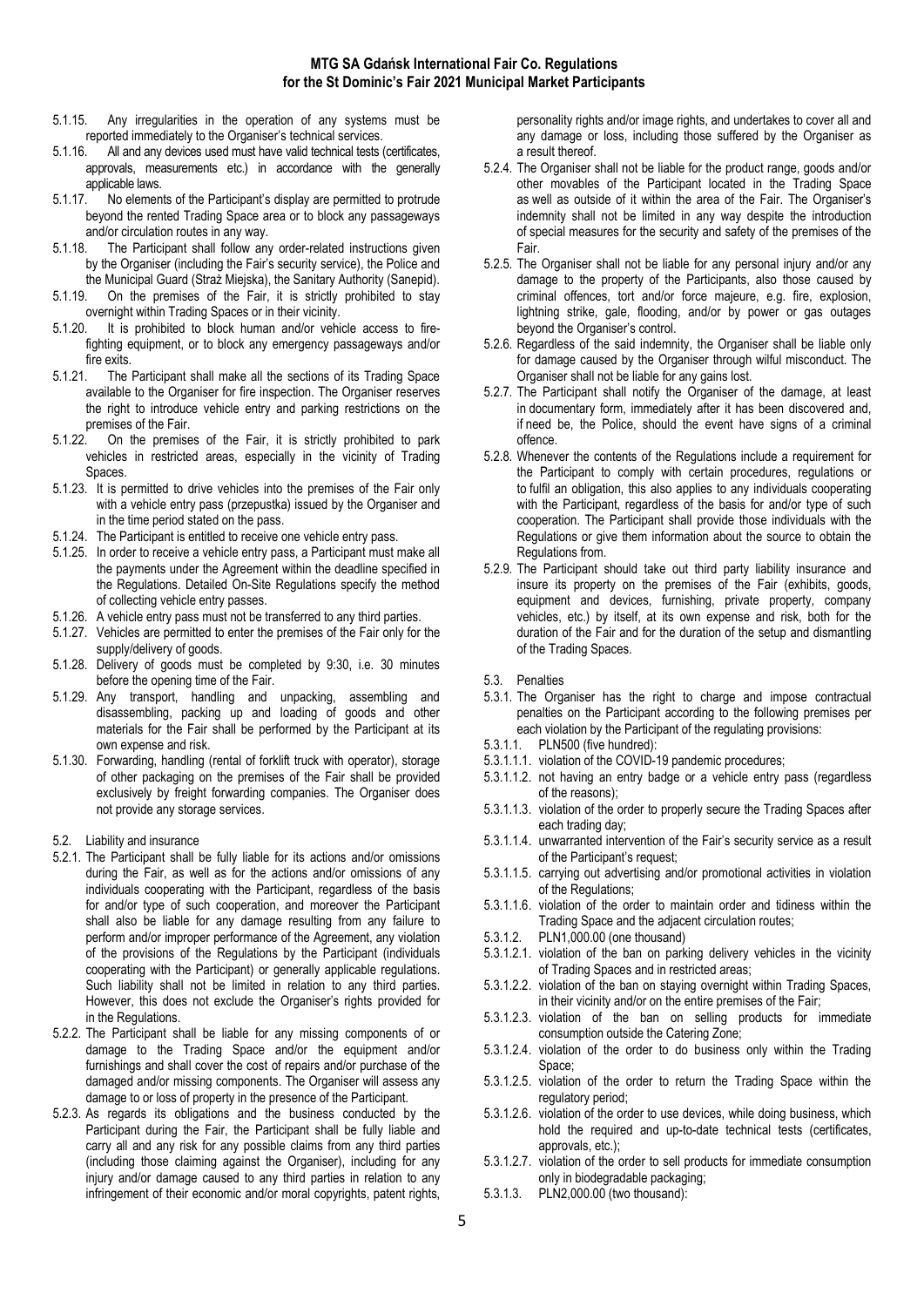- 5.3.1.3.1. violation of the ban on making any arbitrary changes to the electrical wiring or any other systems provided by the Organiser;
- 5.3.1.3.2. violation of the ban on using gas heaters, electric heaters, charcoal grills and/or open fire;
- 5.3.1.3.3. violation of the ban on discharging any liquid waste (including oil) into storm sewers and/or onto lawns;
- 5.3.1.3.4. violation of the order to observe the sponsorship exclusivity (including sales, advertising and displaying trademarks);
- 5.3.2. The Organiser has the right to claim compensation from the Participant in a situation where the damage has arisen on grounds other than the penalties stipulated in the Regulations, as well as compensation exceeding the amount of the penalty imposed.
- 5.4. Complaints
- 5.4.1. Any complaints from Participants against the Organiser should be submitted in documentary form at the Fair Support Office or to the Organiser's Email Address no later than 2 days from the date when the circumstances justifying the submission of the complaint have occurred.
- 5.4.2. After the deadlines specified above, no complaints will be considered and the Participant will lose the right to pursue any claims against the Organiser.
- 6. Detailed on-site regulations, liability and penalties for the Catering Zone Participants
- 6.1. Detailed sanitary, health & safety at work, fire and on-site regulations for the Catering Zone Participants
- 6.1.1. A Participant who runs a catering business shall:
- 6.1.1.1. use only biodegradable disposable cutlery, dishes, cups and packaging;
- 6.1.1.2. prepare meals using only fresh products, meat and cold meat products from identified sources;
- 6.1.1.3. store all perishable products properly and to this purpose provide a sufficient number of cooling devices in good working order;
- 6.1.1.4. employ personnel only with a valid Medical Certificate for Sanitary and Epidemiological Purposes (Orzeczenie do celów sanitarno-epidemiologicznych).
- 6.1.1.5. oblige its personnel to immediately report to a physician for the required tests in case of symptoms such as stomach-ache, dysentery, elevated body temperature;
- 6.1.1.6. oblige the personnel employed in the production and sales of food to use a designated toilet;
- 6.1.1.7. comply with the COVID-19 anti-pandemic procedures;
- 6.1.1.8. observe the rules of personal hygiene, wash hands frequently, apply protective clothing correctly, daily clean the Trading Space thoroughly after completing production and, if necessary, provide breaks for cleaning the facility;
- 6.1.1.9. unconditionally observe the regulations on door-to-door selling, especially the ban on selling meat and cold meat products in places which are not fit for this purpose;
- 6.1.1.10. transport food products by dedicated, special-purpose means of transport;
- 6.1.1.11. provide a sufficient number of waste bins at the Trading Space and empty them regularly during the day.
- 6.2. Detailed penalties for the Catering Zone Participants
- 6.2.1. In the case of a Catering Zone Participant, the Organiser has the right to charge and impose additional contractual penalties on the Participant (without excluding those provided for in the Penalties section hereof) according to the following premises per each violation by the Participant of the regulating provisions:
- 6.2.1.1. PLN100 (one hundred) per each day of delay, no more than PLN1,000 if the Participant fails to meet the deadlines specified in the Detailed Terms & Conditions of Participation in the Catering Zone;
- 6.2.1.2. PLN10,000 (ten thousand) per each period if the Participant fails to provide the Organiser with the documents specified in the Detailed Terms & Conditions of Participation in the Catering Zone

or delivers false documents (inconsistent with the actual situation), the Organiser will have the right to charge a contractual penalty in the amount of;

- 6.2.1.3. PLN5,000 (five thousand) per each violation if the Participant violates the provisions of the Detailed Terms & Conditions of Participation in the Catering Zone, in particular by selling Products in packaging other than that listed in the Application Form or by selling Products at a price that is different from that submitted by the Participant and approved of by the Organiser,
- 6.2.1.4. If the Participant violates an obligation referred to in the Detailed Terms & Conditions of Participation in the Catering Zone, the Organiser has the right to charge a contractual penalty in the amount of:
- 6.2.1.4.1. PLN300 (three hundred) per each day of the failure to perform the obligation as indicated,
- 6.2.1.4.2. PLN300 (three hundred) per each commenced hour of delay in selling the products on a given day
- 6.2.1.4.3. PLN300 (three hundred) per each commenced shortened hour of selling the products on a given day.

## 7. COVID-19 anti-pandemic procedures.

- 7.1. The Participant shall implement anti-pandemic procedures and measures resulting from the Regulations, which does not release the Participant from compliance with generally applicable laws and/or guidelines of relevant authorities.
- 7.2. The Organiser has the right to instruct the Participant to undertake the anti-pandemic procedures and measures specified by the Organiser.
- 7.3. The Organiser has the right to collect statements on the health status of the Participants, while failure to submit one by the Participant shall entitle the Organiser to deny the Participant participation in the Fair for reasons related to the Participant.
- 7.4. Throughout the period of participating in the Fair, the Participant shall:
- 7.4.1. use personal protective equipment, which includes covering the mouth and the nose by means of accessories permitted by law, using sanitising liquids, including those intended for visitors; wear protective gloves
- 7.4.2. frequently sanitise the Trading Space, i.e. the countertop,
- 7.4.3. maintain social distancing as much as possible,
- 7.4.4. not dismantle any protective features of the Trading Space, e.g. partitions, if they are part of the Trading Space furnishings.
- 7.5. If the COVID-19 package received by the Participant (as part of the user fee) is used up, the Participant shall purchase such a package again from the Organiser.
- 7.6. If, when the Fair is in progress, there is a generally applicable ban on in-place consumption of meals, the Participant running a catering business shall run its business "to-go" only.
- 7.7. The Organiser has the right to inspect the Participant's compliance with the COVID-19 pandemic procedures and to document any violations, including through photographic documentation. Such documentation will be used by the Organiser only to inspect the compliance with the COVID-19 pandemic procedures by Participants and will not be passed on to any third parties.
- 7.8. The Organiser will have the discretionary right to take the following measures in relation to the Participant who does not comply with the COVID-19 pandemic procedures:
- 7.8.1. warning,
- 7.8.2. imposing a penalty on the Participant for violating the COVID-19 pandemic procedures,
- 7.8.3. withdraw from the Agreement with the concurrent obligation of the Participant to close its Trading Space down.
- 7.9. The COVID-19 anti-pandemic procedures, provided for in , shall remain in effect for the entire duration of the Fair.
- 7.10. The Organiser has the right to modify the COVID-19 pandemic procedures at any time.

### 8. Withdrawal

8.1. Withdrawal by the Participant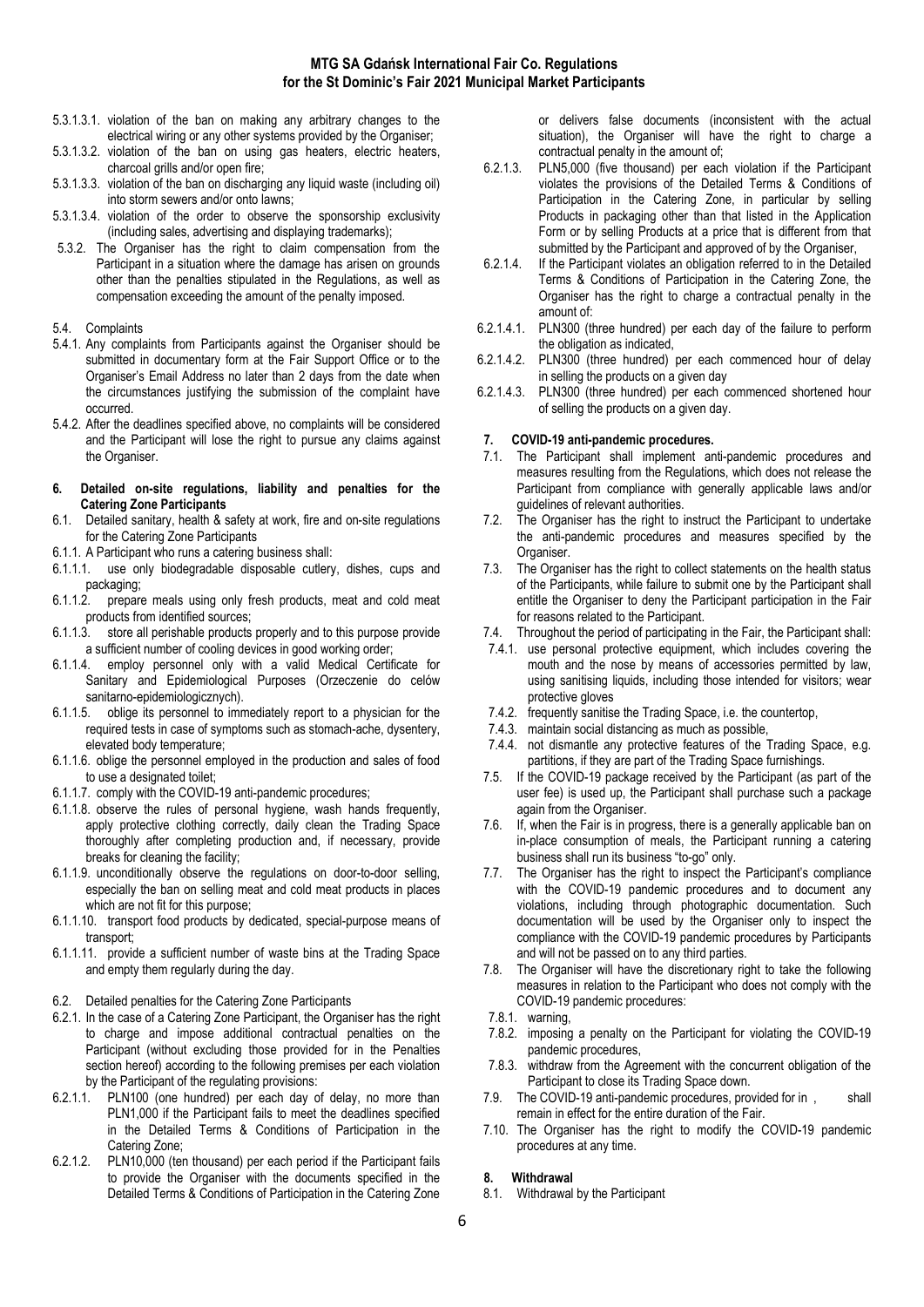- 8.1.1. The Participant may withdraw from the entered-into Agreement. Withdrawal from the Agreement requires written form or documentary form of a scan of a written statement of withdrawal signed by an authorised person in accordance with the rules of representation in a manner enabling the identification of the person submitting the statement—under pain of invalidity. The scan of the statement should be sent to the Organiser's Email Address.
- 8.1.2. The date of the receipt of the letter/scan (containing the statement of withdrawal) by the Organiser shall be construed as the date of the withdrawal from the Agreement.
- 8.1.3. In case of the withdrawal from the Fair Participation Agreement:
- 8.1.3.1. by 31 May 2021, the Participant shall pay a handling fee of PLN200 (two hundred) net (plus any applicable VAT) to the Organiser;
- 8.1.3.2. between 01 June 2021 and 10 July 2021, the Participant shall pay a handling fee to the Organiser, equal to 50% of the user fee and the gross fee (incl. any applicable VAT) for any additional services resulting from the Agreement;
- 8.1.3.3. from 11 July 2021, the Participant shall pay a handling fee to the Organiser, equal to 100% of the user fee and the gross fee (incl. any applicable VAT) for any additional services resulting from the Agreement.
- 8.1.4. The handling fees will be deducted, without the Organiser having to submit any additional statements, from the amounts previously paid by the Participant. If the amounts paid earlier by the Participant do not cover the handling fee due to be paid to the Organiser, the Participant shall pay the handling fee on the date of the withdrawal from the Agreement.
- 8.1.5. In the case referred to in the Withdrawal by the Participant section hereof, the Organiser shall return the amounts paid, after the deductions have been made, within 14 days from the effective withdrawal from the Agreement.
- 8.2. Withdrawal by the Organiser
- 8.2.1. The Organiser reserves the right to withdraw from the Agreement with no right to claim compensation by the Participant if the Participant fails to comply with the terms, conditions and/or obligations specified herein, in particular in the case of the violations referred to in the Penalties section hereof.
- 8.2.2. If the Organiser withdraws from the Agreement for reasons related to the Participant, the provisions of the above Withdrawal by the Participant section hereof shall apply accordingly. The values indicated in 8.1.3. shall then constitute a contractual penalty as a result of the Organiser's withdrawal from the Agreement for reasons related to the Participant.
- 8.2.3. Regardless of the contractual penalty, the Catering Zone Participant shall also cover the costs of electricity consumption.
- 8.2.4. Withdrawal from the Agreement requires written form or documentary form of a scan of a written statement on the withdrawal signed by an authorised person in accordance with the rules of representation in a manner enabling the identification of the person submitting the statement—under pain of invalidity. The scan of the statement should be sent by email.
- 8.3. In any case of withdrawal, the Participant shall close the Trading Space down immediately. The provisions of the Closedown of the Trading Space section hereof shall apply accordingly. If the Participant fails to take any actions aimed at a closedown, the Organiser has the right to close the Trading Space down at the expense and risk of the Participant. The Organiser shall not be in any way liable for the goods, product range or other property of the Participant within or outside of the Trading Space that is being closed down.

## 9. Personal data processing

- 9.1. The Organiser is the controller of the Participants' personal data.
- 9.2. The data provided by the Participants in the application process, along with their image, will be secured and processed in accordance with the Polish Act on Personal Data Protection of 25 May 2018 and in accordance with the Regulation (EU) 2016/679 of the European

Parliament and of the Council of 27 April 2016 on the protection of natural persons with regard to the processing of personal data and on the free movement of such data, and repealing Directive 95/46/EC (GDPR) for the purposes of the performance of the entered-into Agreement, compliance with legal obligations, including taxation and bookkeeping, any possible establishment, exercise or defence of legal claims between the Organiser and the Participant, for archiving (evidence) purposes and for the purposes indicated in freely given consent.

- 9.3. The provision of personal data by the Participants is voluntary—but necessary in order to enter into and process application forms, to perform the Agreement, to organise and settle the accounts of events and side events—while failure to provide such data may result in a refusal to enter into the Agreement.
- 9.4. The Participant undertakes to obtain and provide the Organiser with any consent required by law from the Participant's employees and/or individuals authorised or contracted by the Participant, to process their personal data to the extent required for the performance of the Agreement, insofar as their data are made available to the Organiser. The Participant undertakes to fulfil the data protection notice and other obligations provided for in the generally applicable provisions of law regarding personal data protection towards all entities with whom the Participant will cooperate in the performance of the Agreement. In particular, the Participant shall provide the said entities with the Organiser's data protection notice (klauzula informacyjna). At the request of the Organiser, the Participant shall document the performance of the said obligations within 3 (three) days from the date of the request.
- 9.5. The data are processed based on:
- 9.5.1. GDPR Article 6.1.a) (i.e. freely given consent),
- 9.5.2. GDPR Article 6.1.b), i.e. the processing of personal data is necessary for the performance of the Agreement to which the data subject is party or in order to take steps at the request of the data subject prior to entering into the Agreement,
- 9.5.3. GDPR Article 6.1.c), i.e. the processing is necessary for compliance with a legal obligation to which the controller is subject, in particular as regards taxation and bookkeeping in relation to this Agreement,
- 9.5.4. GDPR Article 6.1.f), i.e. the processing is necessary for the purposes of the legitimate interests pursued by the Organiser (i.e. if it proves necessary to contact employees/ associates/ subcontractors and/or authorised individuals in order to properly perform this Agreement; in order to counteract the consequences of the spread of diseases (including COVID-19), as well as the necessity to contact any individuals within the scope of any COVID-19 pandemic actions taken; in order to pursue or defend against any claims related to or resulting from the Agreement; in order to secure evidence to demonstrate compliance with the obligations arising from the GDPR).
- 9.6. Personal data may be transferred to entities with whose help the Organiser meets the objectives resulting from the Agreement, including entities maintaining the IT infrastructure, entities providing advisory, legal and/or security services. Providing data is voluntary but it is a requirement to enter into and perform the Agreement. Personal data may be made available to entities and bodies authorised to process such data based on law.
- 9.7. It is possible to object to the processing of data and/or to request: access to, rectification or erasure of data, restriction of data processing and/or data portability.
- 9.8. The data will be stored for the duration of the Agreement and, after its end, for a period resulting from the laws on archiving and limitation periods on claims.
- 9.9. A data subject has the right to lodge a complaint with the President of the Polish Personal Data Protection Authority (UODO).
- 9.10. The personal data will not be subject to automated decision-making, including profiling.
- 9.11. In case of any doubts regarding the processing of personal data by the Organiser, please contact the following address: do@mtgsa.com.pl.